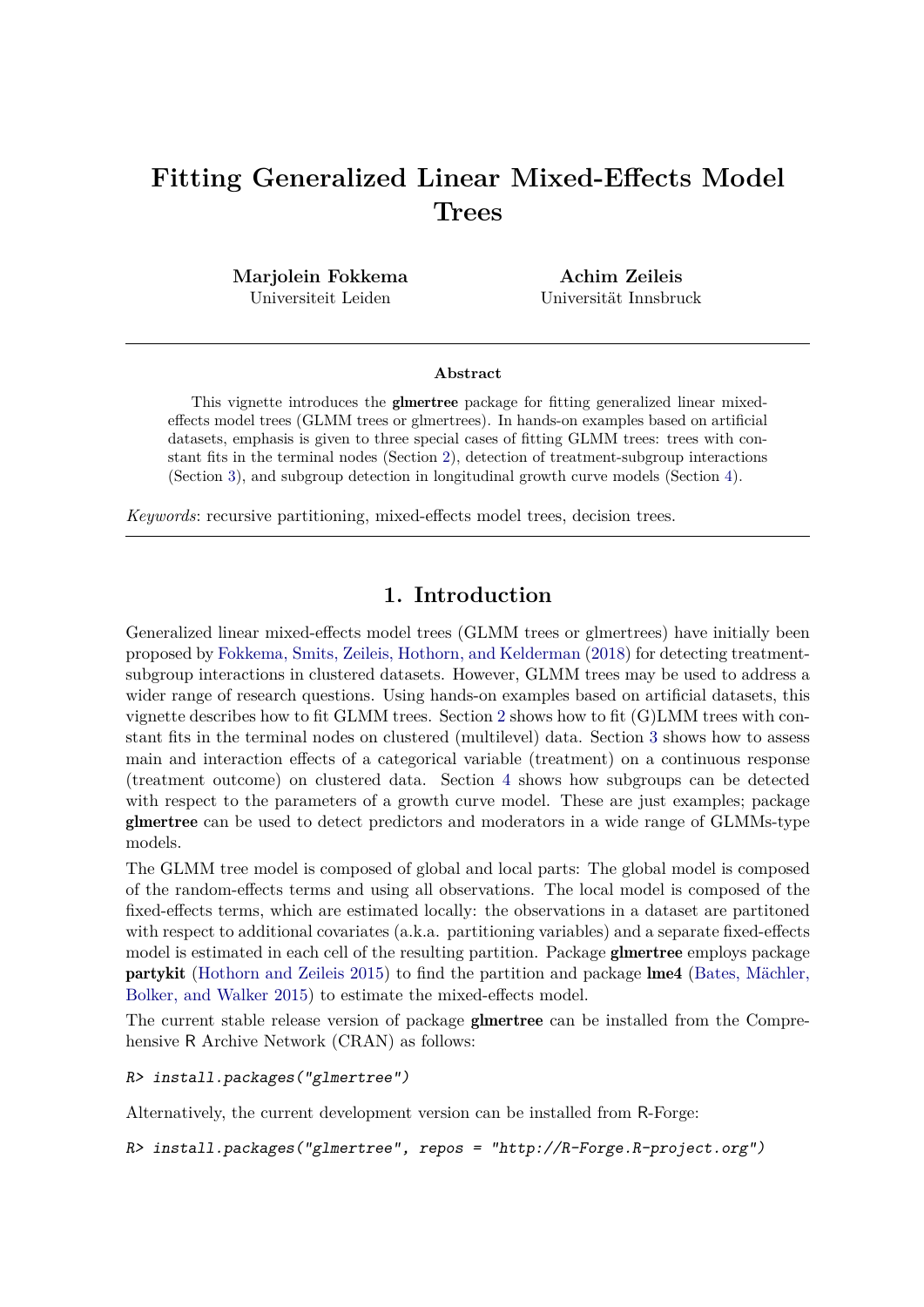After installation, the package can be loaded as follows:

#### *R> library("glmertree")*

The main functions in package **glmertree** are lmertree() for continuous outcome variables, and glmertree() for binary or count outcome variables. Both functions require specification of a formula and data argument, as will also be illustrated in the examples below. The various methods that are available to plot and print the fitted models and to extract further information will also be shown in the examples below.

For both main functions, the formula argument specifies the model formula, which is composed of a left- and right-hand side: the left-hand side specifies the response variable, followed by a tilde  $(\sim)$ . The right-hand side comprises three parts: the predictors for the node-specific model (comprising fixed effects only, with coefficients that are allowed to differ over subgroups), the global model (comprising random and/or fixed effects, for which coefficients are estimated globally, using all observations) and the potential partitioning variables. The three parts of the right-hand side are separated by vertical bars:

response ~ node-specific predictors | global predictors | partitioning variables

## **2. Fitting a mixed-model tree with constant fits**

<span id="page-1-0"></span>For this example, we will make use of the artificially generated MHserviceDemo dataset, containing data on  $N = 350$  young people receiving treatment at one of 13 mental-health service providers. The response variable is (outcome), a continuous variable representing treatment outcome, as measured by a mental-health difficulties score at follow-up, corrected for the baseline assessment, with higher values reflecting poorer treatment outcome. Potential predictor variables are demographic variables and case characteristics: two continuous (age and impact) and four binary covariates (gender, emotional, autism and conduct). The cluster indicator (cluster\_id) is an indicator for the mental-health service provider. The data can be loaded as follows:

```
R> data("MHserviceDemo", package = "glmertree")
R> summary(MHserviceDemo)
```
age impact gender emotional autism Min. : 1.100 Min. :-5.600 female:162 no :153 no :317 1st Qu.: 9.025 1st Qu.: 2.000 male :188 yes:197 yes: 33 Median :11.250 Median : 4.500 Mean : 11.233 Mean : 4.229 3rd Qu.:13.500 3rd Qu.: 6.275 Max. : 20.600 Max. : 14.200 conduct cluster\_id outcome no :285 13 : 35 Min. :-1.8000 yes: 65 4 : 33 1st Qu.:-0.5000 11 : 33 Median :-0.2000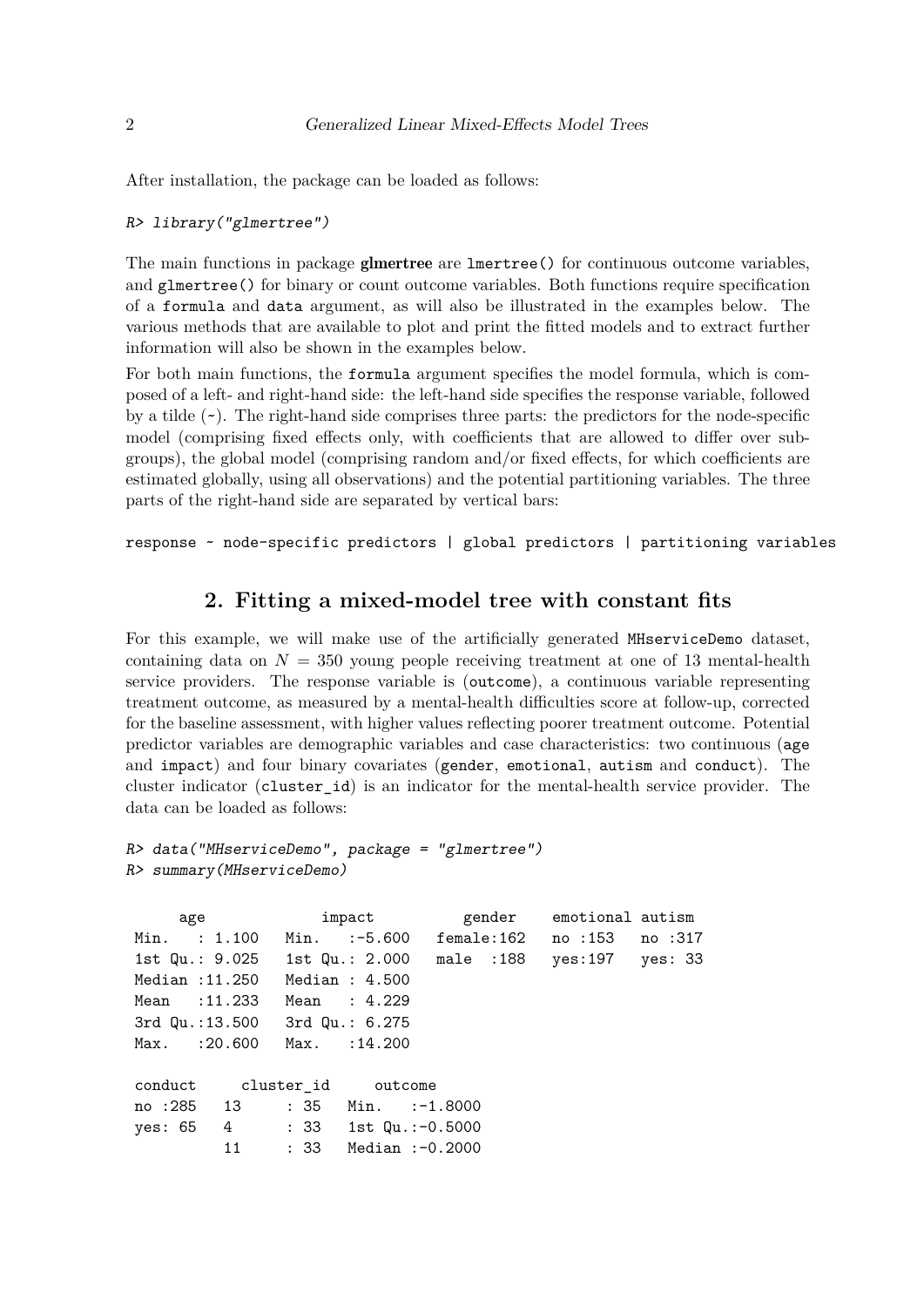| 12                | : 32 Mean :-0.1406   |
|-------------------|----------------------|
| - 2               | : 31 3rd Qu.: 0.2000 |
| -8                | : 31 Max. : 1.6000   |
| $(0$ ther $):155$ |                      |

The response is a continuous variable, so we employ function lmertree(). In the model formula, we specify outcome as the response variable, followed by a tilde. Next, we specify the node-specific model, which comprises only an intercept in this case, because we want to identify subgroups which differ on their value of the response variable. Next, we specify the predictor for the global model. We only want to account for possible outcome differences between the service providers, so we specify a random intercept with respect to the cluster\_id variable. Finally, we specify the demographic variables and case characteristic as the potential partitioning variables:

*R> MH\_tree <- lmertree(outcome ~ 1 | cluster\_id | age + gender + emotional + + autism + impact + conduct, data = MHserviceDemo)*

Note that we specified cluster\_id as a predictor variable for the global model, in order to estimate arandom intercept with respect to cluster\_id. We used short-hand notation for (1|cluster\_id); because function lmertree and glmertree assume a single random intercept term, by default, which is specified through providing the cluster indicator only.

More complex random-effects structures can be specified with the customary formulation employed in package lme4. For example, if we would want to account for a global linear fixed effect of age, we can incorporate it in the specification of the global model as follows (results not presented or discussed further):

```
R> MH_tree2 <- lmertree(outcome ~ 1 | age + (1 | cluster_id) | gender +
+ emotional + autism + impact + conduct,
+ data = MHserviceDemo)
```
Note that we used the round brackets around  $(1|cluster_id)$  to protect the vertical bars separating the global predictors from the node-specific predictors and potential partitioning variables.

Alternatively, using the glmertree() function, a tree may be fitted to binary  $(family =$ binomial, default) or count response variables (family = poisson). Therefore, a binomial GLMM tree for a dichotomized response could be obained by (results not presented or discussed further):

```
R> MHserviceDemo$outcome_bin <- factor(MHserviceDemo$outcome > 0)
R> MH_gtree <- glmertree(outcome_bin ~ 1 | cluster_id | age + gender +
+ emotional + autism + impact + conduct,
+ data = MHserviceDemo, family = "binomial")
```
Using the plot method, we can plot the resulting tree and random effects:

*R> plot(MH\_tree)*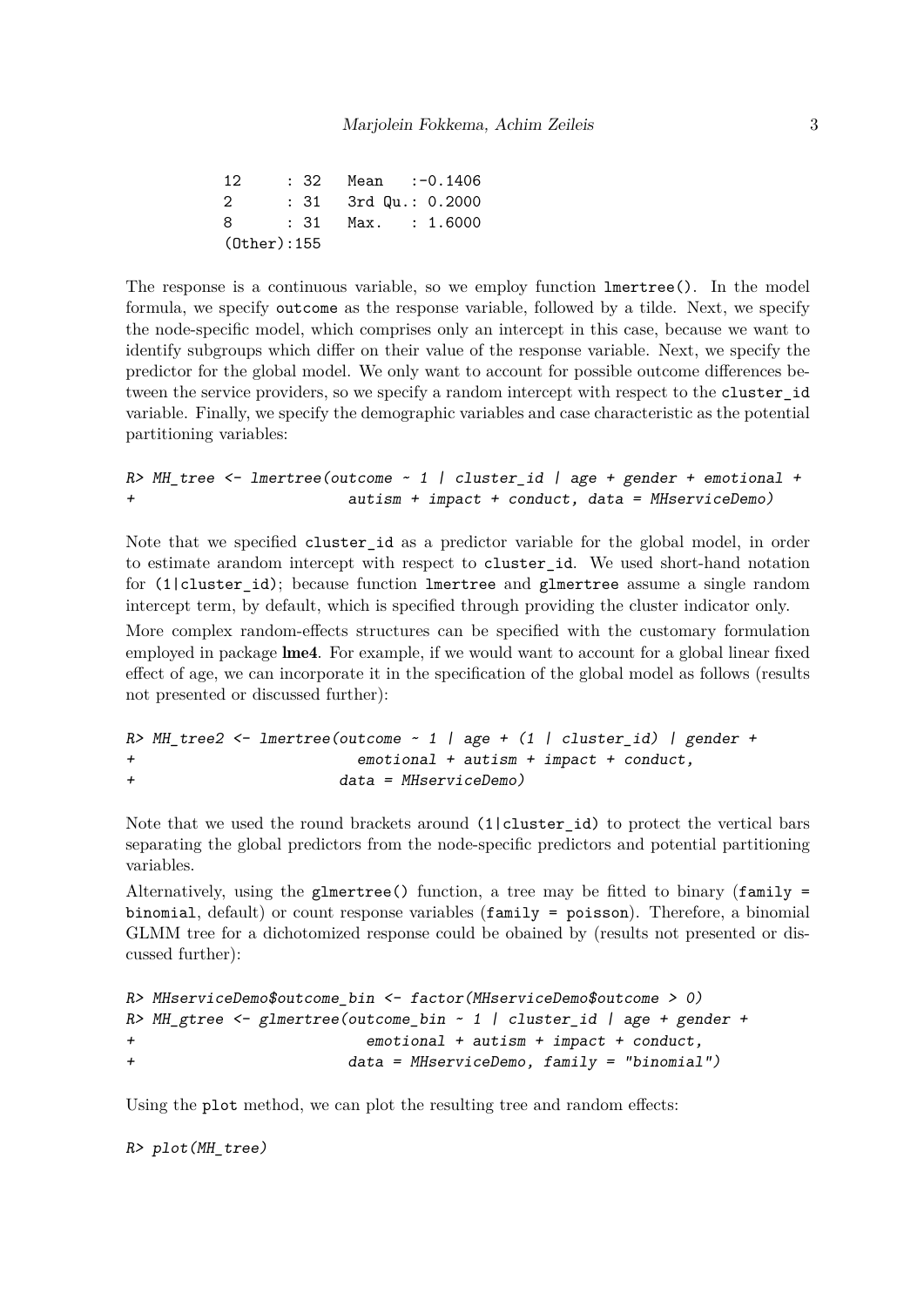

<span id="page-3-0"></span>Figure 1: LMM tree for predicting treatment outcome.

By using argument which, we could have specified which part of the model should be plotted; by default, which = "all" the tree as well as the random effects are plotted.

The plotted tree is depicted in Figure [1.](#page-3-0) In every inner node of the plotted tree, the splitting variable and corresponding *p*-value from the parameter stability test is reported. To control for multiple testing, the *p*-values are Bonferroni corrected, by default. This can be turned off by adding bonferroni = FALSE to the function call, which yields a less conservative criterion for the parameter stability tests, but may increase the likelihood of overfitting. The significance level  $\alpha$  equals .05 by default, but a different value may be specified by including alpha = .01 in the function call, for example.

The Tree in Figure [1](#page-3-0) shows the distribution of the observated values of the response in each of the terminal nodes. Four subgroups were found: terminal node 3 indicates that for female patients with lower age, the higher values for the response (i.e., poorer outcomes) were observed. Slightly better treatment outcomes are observed in terminal node 4 (females with higher age) and node 6 (males not presenting with emotional disorder). The best treatment outcomes are observed in node 7 (males presenting with emotional disorder).

Random-effects predictions are plotted in Figure [2.](#page-4-0) On average, patients at service provider 3 appear to have higher response variable values (poorer outcomes), while patients at service provider 10 appear to have more favorable outcomes.

To obtain numerical results, print, coef, codefixef, ranef and VarCorr methods are available (results omitted):

*R> print(MH\_tree) R> coef(MH\_tree)*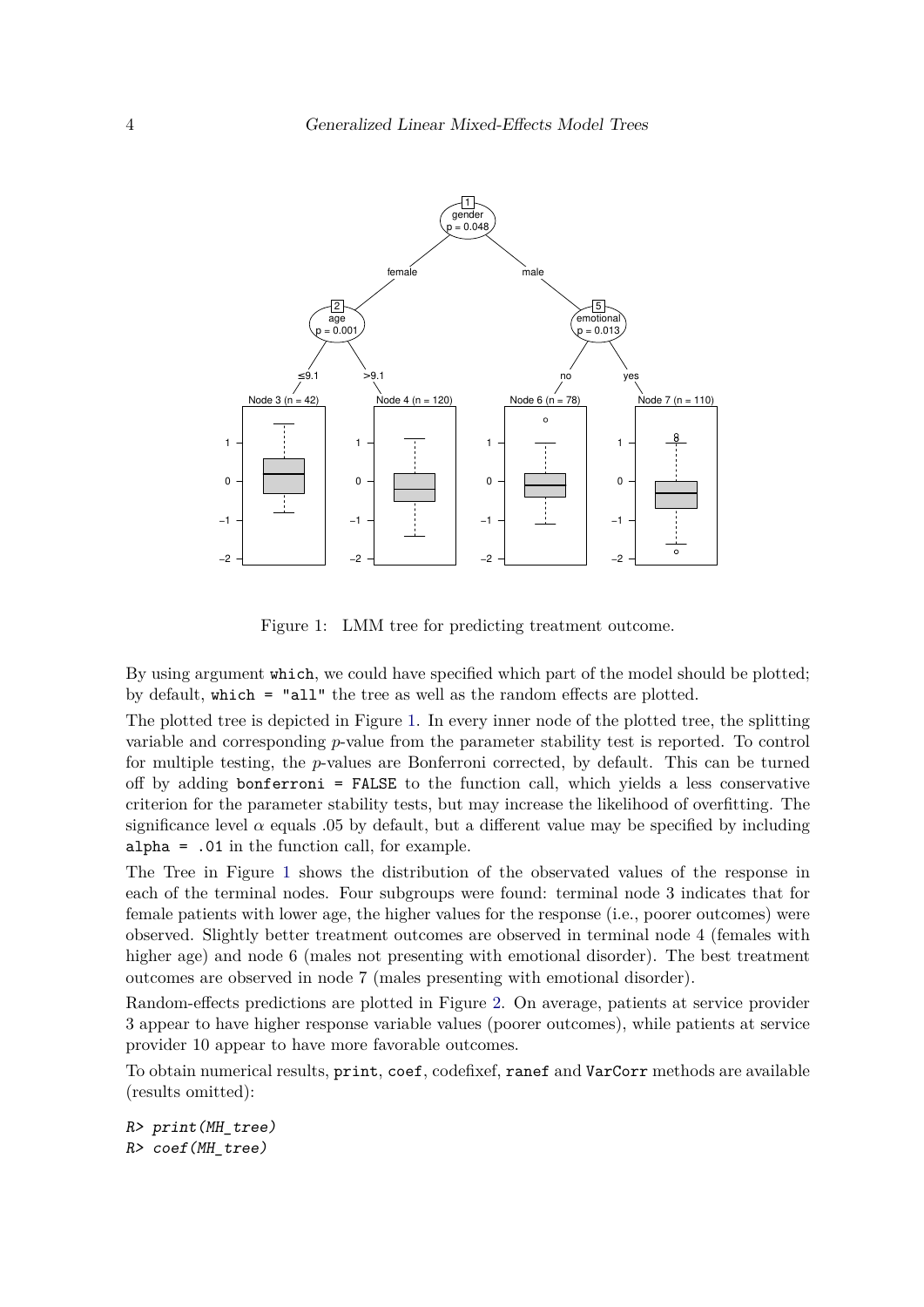

<span id="page-4-0"></span>Figure 2: Predicted random effects predictions for the different service providers.

```
R> fixef(MH_tree)
R> ranef(MH_tree)
R> VarCorr(MH_tree)
```
To obtain predicted values, the predict method can be used:

*R> predict(MH\_tree, newdata = MHserviceDemo[1:10,])*

1 2 3 4 5 0.04161240 -0.27275670 -0.09567592 -0.13960661 -0.12668176 6 7 8 9 10 -0.07843856 -0.28259716 -0.09567592 -0.09567592 -0.13546837

If the newdata argument is not specified, predictions for the training observations are returned, by default. Also by default, the predictions are based on both random- and fixed-effects. Random effects can be excluded from the predictions by adding  $re.format = NA$ . This is useful, for example, when newdata specifies new observations whichare not part of a cluster from the training data (i.e., are from a 'new' cluster):

```
R> predict(MH_tree, newdata = MHserviceDemo[1:10, -7], re.form = NA)
```
1 2 3 4 5 -0.17325489 -0.31054321 -0.31054321 -0.17325489 -0.17325489 6 7 8 9 10 -0.17325489 -0.07652208 -0.31054321 -0.31054321 -0.17325489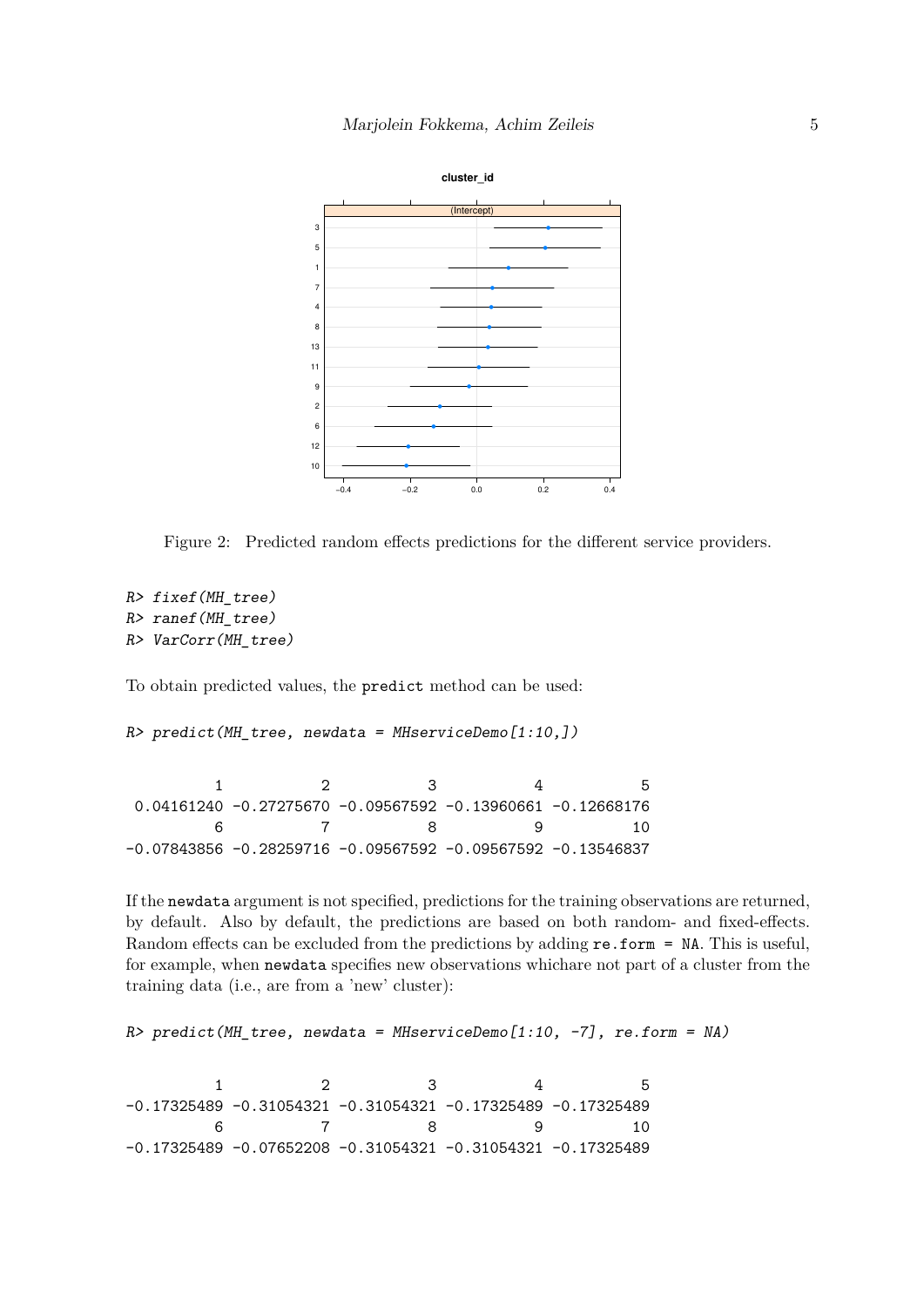#### **2.1. Inspecting residuals**

Residuals of the fitted mixed-effects tree can be obtained with the residuals method. Residuals can be used for assessing potential misspecification of the model or violation of assumptions (e.g., heteroscedasticity):

```
R> resids <- residuals(MH_tree)
R> preds <- predict(MH_tree)
R> plot(MHserviceDemo$cluster_id, resids)
R> scatter.smooth(preds, resids)
```
The plotted residuals are depicted in Figure [3.](#page-5-0) The left panel indicates some differences in residual variances across the levels of cluster\_id, but these differences were not statistically significant (when tested with functions bartlett.test() or fligner.test()). The right panel of in Figure [3](#page-5-0) indicates no pattern of association between fitted values and residuals.



<span id="page-5-0"></span>Figure 3: Residuals of the fitted linear mixed-effects model tree in Figure [1.](#page-3-0)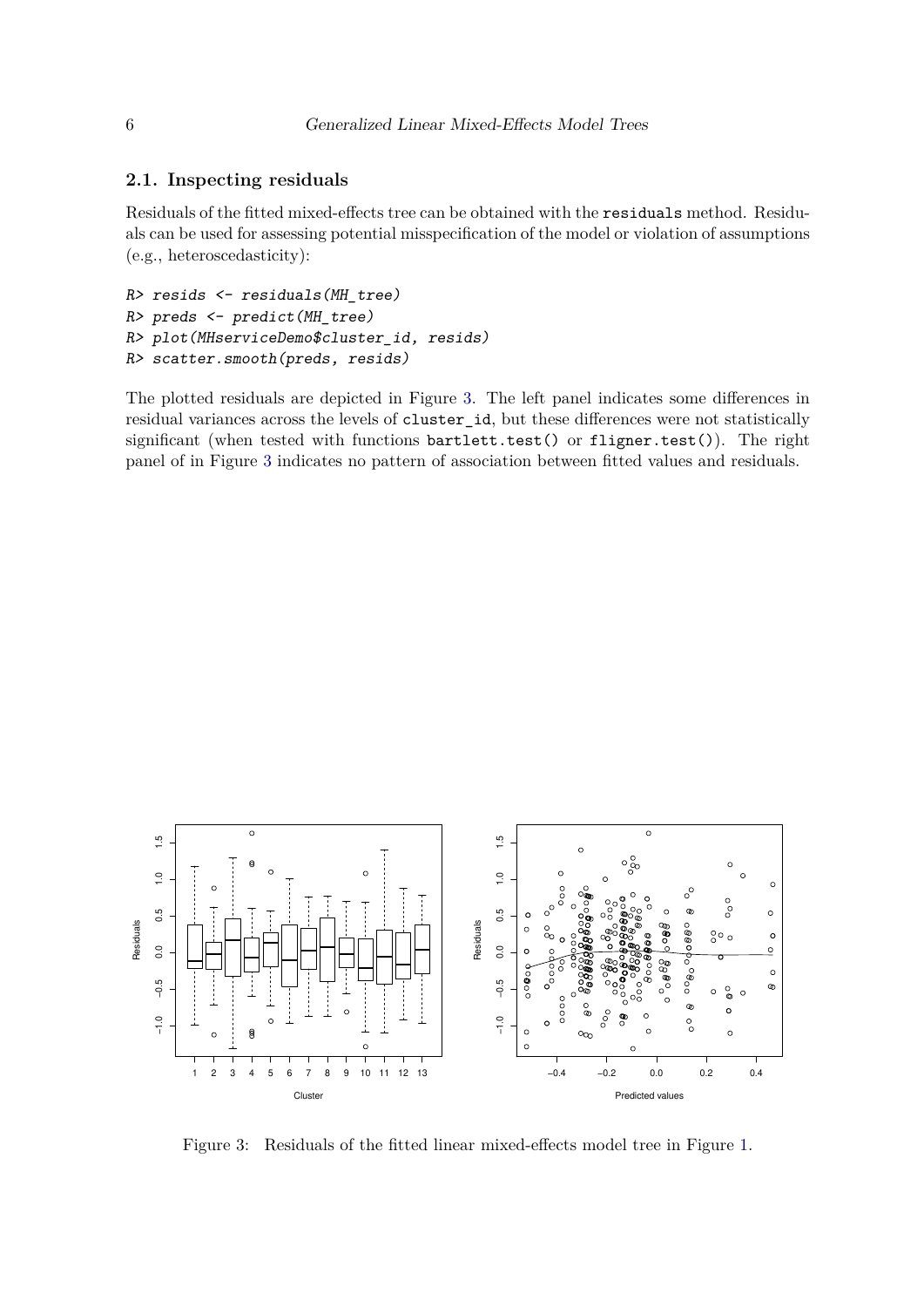## <span id="page-6-0"></span>**3. Detecting treatment-subgroup interactions in clustered data**

In this example, we extend the model for the terminal nodes to accomodate a predictor variable: an indicator for treatment. Including predictor variables in the node-specific model may be particularly helpful when the interest is in detecting moderators. For example, in the detection of treatment-subgroup interactions where the effect of treatment may be moderated by one or more additional covariates. To illustrate, we will use the artificial motivating dataset from [Fokkema](#page-16-0) *et al.* [\(2018\)](#page-16-0), which can be recreated using the code provided in Appendix [A,](#page-16-3) or can be loaded as follows:

```
R> data("DepressionDemo", package = "glmertree")
R> summary(DepressionDemo)
```

| depression                   |                                                      | treatment cluster             | age      |  |
|------------------------------|------------------------------------------------------|-------------------------------|----------|--|
|                              | Min. : 3.00 Treatment 1:78 Min. : 1.0                |                               | Min. :18 |  |
|                              | 1st Qu.: 7.00 Treatment 2:72 1st Qu.: 3.0 1st Qu.:39 |                               |          |  |
| Median: 9.00                 |                                                      | Median: 5.5 Median: 45        |          |  |
| Mean : 9.12                  |                                                      | Mean : 5.5 Mean : 45          |          |  |
| $3rd$ Qu.:11.00              |                                                      | $3rd$ Qu.: $8.0$ $3rd$ Qu.:52 |          |  |
| Max. : 16.00                 |                                                      | Max. : 10.0 Max. : 69         |          |  |
|                              | anxiety duration                                     | depression bin                |          |  |
|                              | Min. : 3.00 Min. : 1.000                             | 0:78                          |          |  |
|                              | 1st Qu.: 8.00 1st Qu.: 5.000 1:72                    |                               |          |  |
| Median :10.00                | Median : 7.000                                       |                               |          |  |
| Mean :10.26                  | Mean : 6.973                                         |                               |          |  |
| 3rd Qu.:12.00 3rd Qu.: 9.000 |                                                      |                               |          |  |
| Max. : 18.00                 | $Max.$ : 17.000                                      |                               |          |  |

The dataset includes seven variables: A continuous response variable (depression), a predictor variable for the linear model (treatment), three potential partitioning variables (age, anxiety, duration), an indicator for cluster (cluster) and a binarized response variable (depression\_bin).

We fit a tree to the continuous response as follows:

```
R> lmmt <- lmertree(depression ~ treatment | cluster | age +
+ duration + anxiety, data = DepressionDemo)
```
The left-hand side of the model formula (preceding the tilde symbol) specified the response variable (depression). The right-hand side of the model formula comprises three parts, separated by vertical bars: The first part specifies the predictor variable(s) of the node specific (G) LMM (treatment, in this example). The second part specifies the predictors of the global model (comprising only a random intercept with respect to cluster, in this example). The third part specifies the potential partitioning variables. In this example, all partitioning variables are continuous, but (ordered) categorical partitioning variables can also be specified. We specified only a single variable for the global model, resulting in estimation of a random intercept with respect to cluster. By default, if only a single variable is specified for the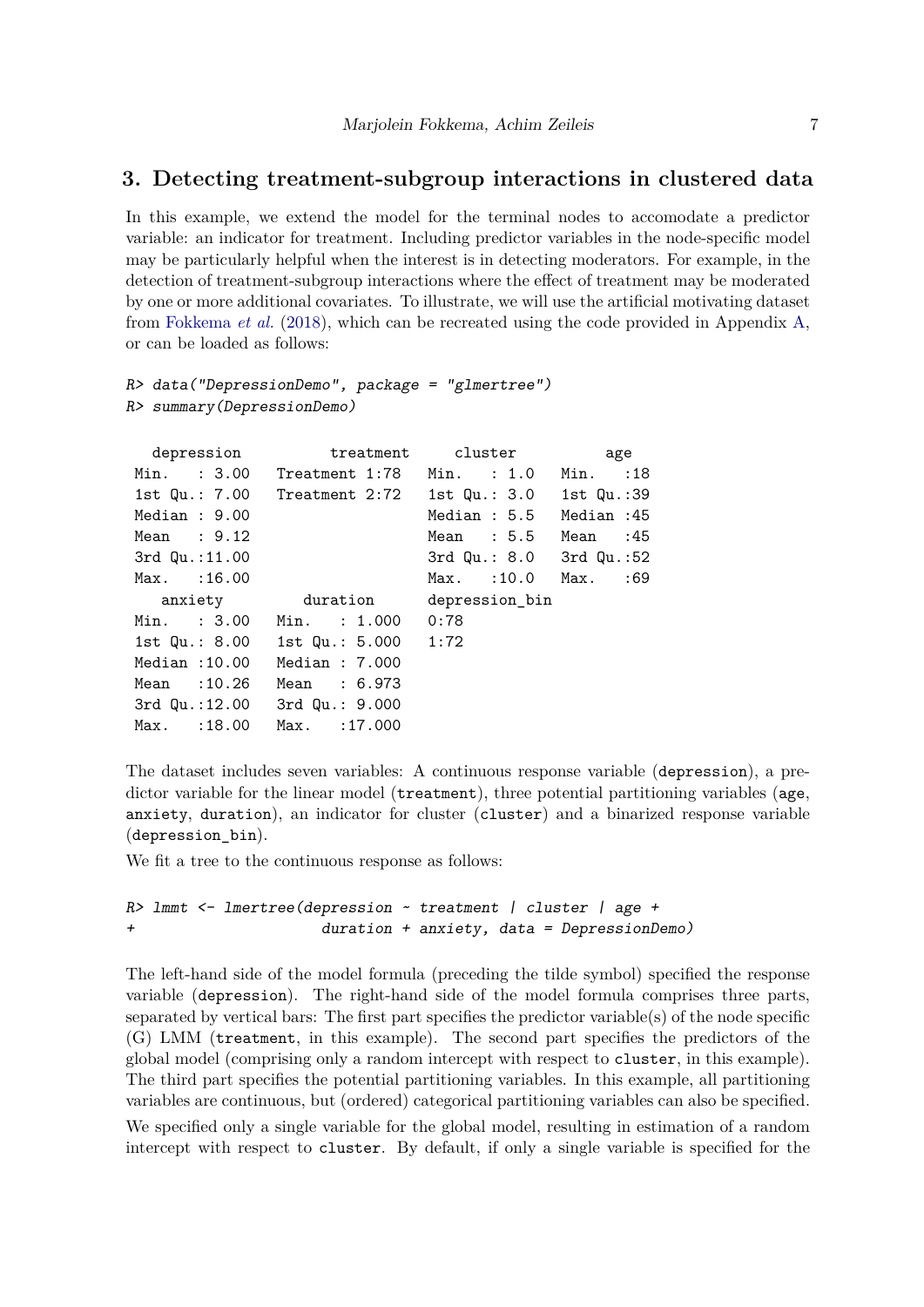global model, a random intercept with respect to the specified variable will be estimated. More complex random effects can be specified using the customary formulation employed in lme4. For example, we could specify a global model comprising a correlated random intercept and slope of age, both estimated with respect to cluster:

```
R> depression ~ treatment | (age + (1 + age | cluster)) | age +
+ duration + anxiety
```
Note that we included a fixed effect for age in the global model, as is customary when specifying a random effect. Note also that we used round brackets in order to protect the vertical bars in the formulation of the (global) random effects.

We could also encounter nested multilevel structures, for example when we have patients from treatment centers nested within geographical areas. Using the indicators for treatment center and geographical areas (e.g., center and area), we could have specified random intercept terms for center, nested within area:

```
R> depression ~ treatment | (1|center/area) | age + duration + anxiety
depression \sim treatment | (1 | center/area) | age + duration +
   anxiety
```
Using the plot method, we can plot the resulting tree and random effects:

*R> plot(lmmt)*

The plotted tree is depicted in Figure [4.](#page-8-0) In every inner node of the plotted tree, the splitting variable and corresponding *p*-value from the parameter stability test is reported. To control for multiple testing, the *p*-values are Bonferroni corrected, by default.

The plotted tree in Figure [4](#page-8-0) shows that there are three subgroups with differential treatment effectiveness: node 3 indicates that for patients with lower duration and lower anxiety, Treatment 1 leads to lower post-treatment depression. Node 4 indicates that for patients with lower duration and higher anxiety, both treatments yield more or less the same expected outcome. Node 5 indicates, that for patients with higher duration, Treatment 2 leads to lower post-treatment depression.

The predicted random effects are plotted in Figure [5.](#page-8-1) On average, patients from cluster 10 have somewhat higher expected post-treatment depression scores, whereas patients from cluster 4 have somewhat lower expected post-treatment depression scores.

Alternatively, we can request caterpillar plots of the estimated node-specific coefficients through specifying which = "tree.coef":

*R> plot(lmmt, which = "tree.coef")*

The plotted results depict the node-specific parameter estimated with error bars  $(\pm 1.96$  times the standard error). Note that these standard errors do not account for the searching of the tree structure and are likely too small, but they do allow for gauging the precision of the estimated parameters.

To obtain numerical results, print, coef, fixef, ranef, and VarCorr methods are available (results omitted):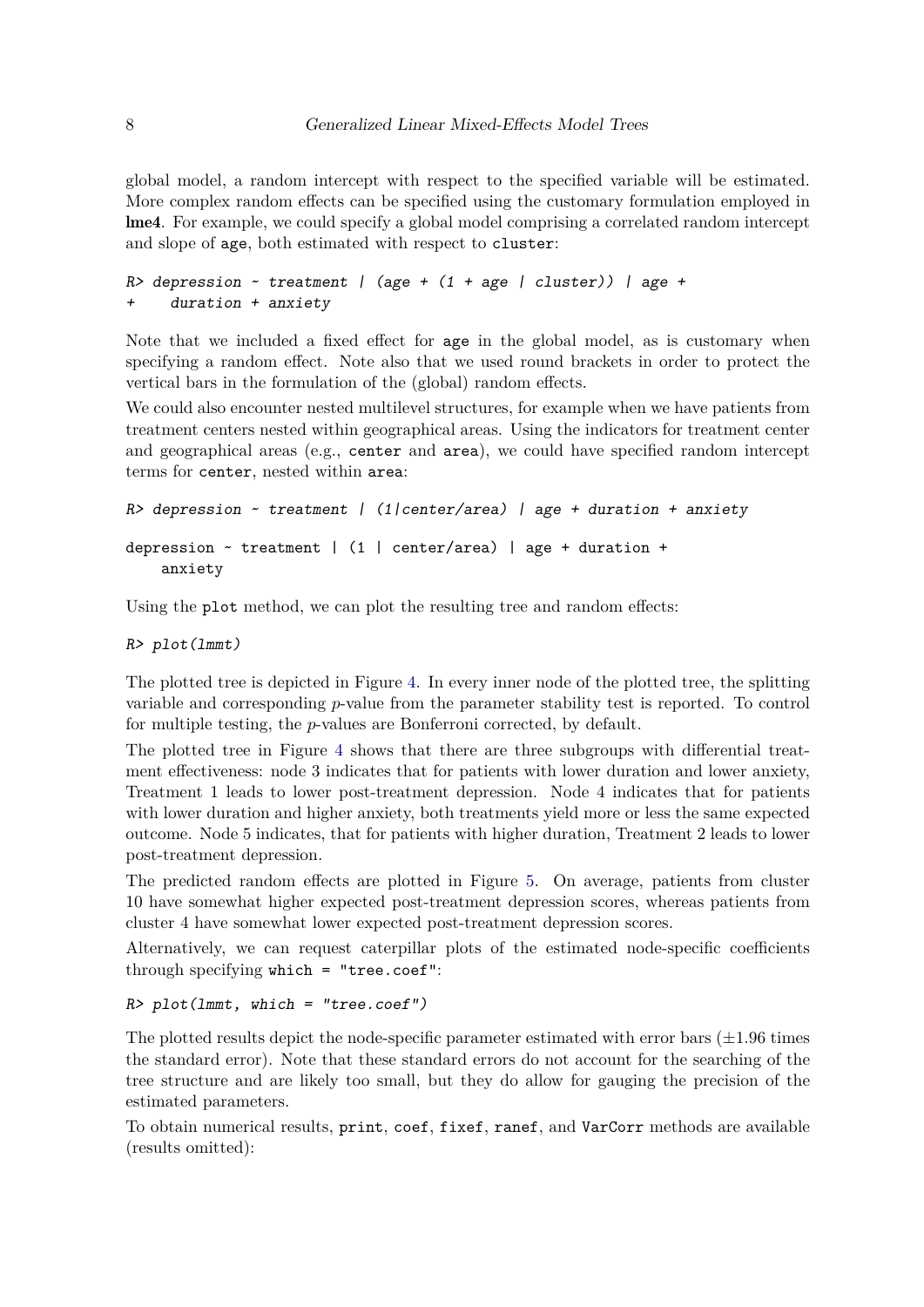

Figure 4: Linear mixed-effects model tree with treatment-subgroup interactions.

<span id="page-8-0"></span>

<span id="page-8-1"></span>Figure 5: Random effects for the linear mixed-effects model tree in Figure [4.](#page-8-0)

*R> print(lmmt) R> coef(lmmt) R> fixef(lmmt) R> ranef(lmmt)*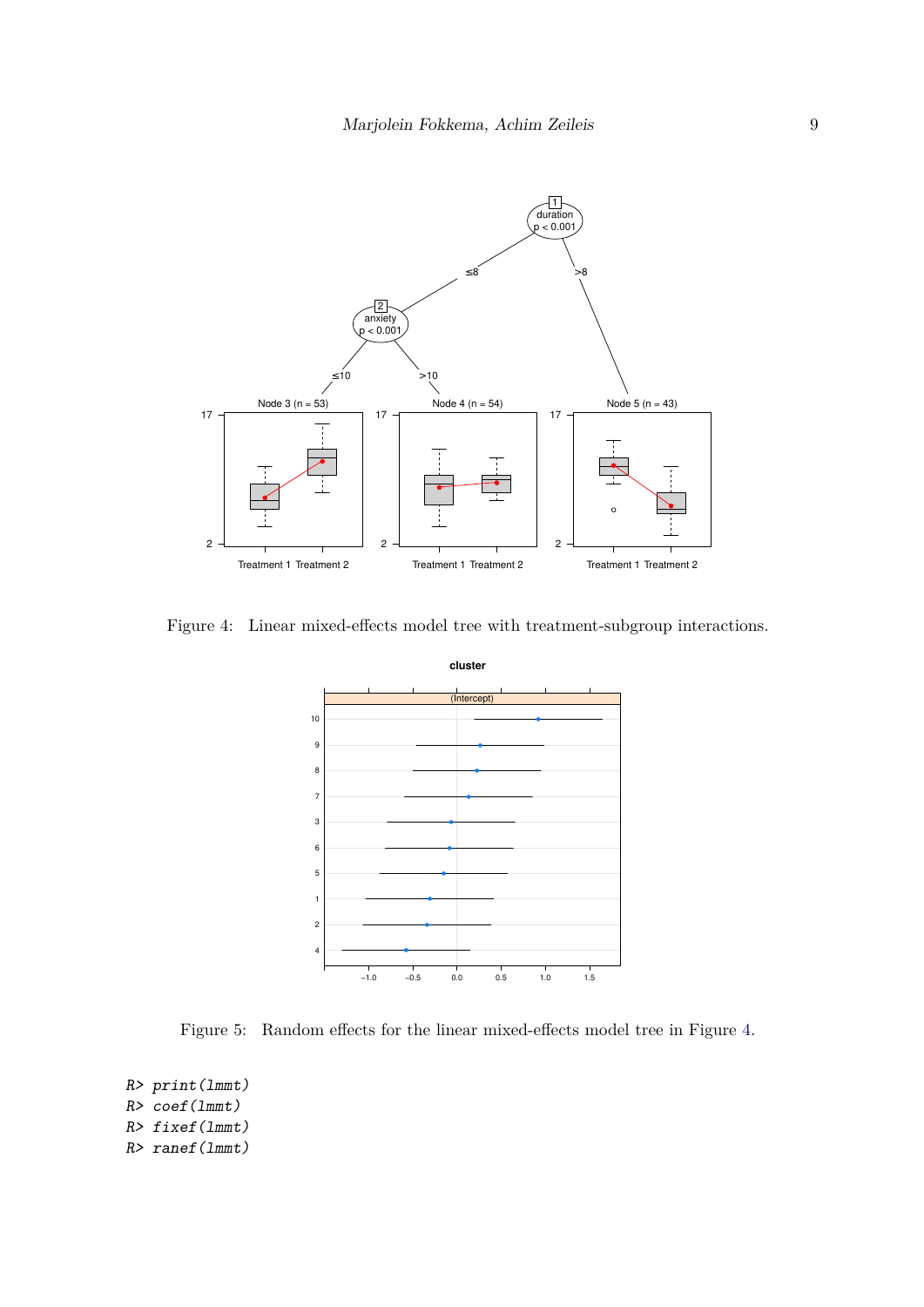

**Fixed effects from tree**

Figure 6: Estimated node-specific fixed effects with error bars.

#### *R> VarCorr(lmmt)*

To obtain predicted values, the predict method can be used:

```
R> predict(lmmt, newdata = DepressionDemo[1:7,])
```
1 2 3 4 5 6 7 10.777967 11.554671 7.158594 9.045116 11.280676 8.816419 11.883481

When newdata is not specified, predictions for the training observations are returned, by default. Random effects can be excluded from the predictions by adding re.form = NA. This is useful, for example, when newdata is specified, but the new observations do not have a cluster indicator or are from new clusters:

```
R> predict(lmmt, newdata = DepressionDemo[1:7, -3], re.form = NA)
      1 2 3 4 5 6 7
11.087612 11.622223 7.500141 9.112668 11.622223 8.591409 11.622223
```
#### **3.1. Inspecting residuals**

Residuals of the fitted (G)LMM tree can be obtained with the residuals method. This can be useful for assessing potential misspecification of the model (e.g., heteroscedasticity):

```
R> resids <- residuals(lmmt)
R> preds <- predict(lmmt)
R> plot(factor(DepressionDemo$cluster), resids)
R> scatter.smooth(preds, resids)
```
The plotted residuals are depicted in Figure [7.](#page-10-1) The left panel indicates some variation in error variances across levels of the random effects, but it appears these differences are not statistivally significant: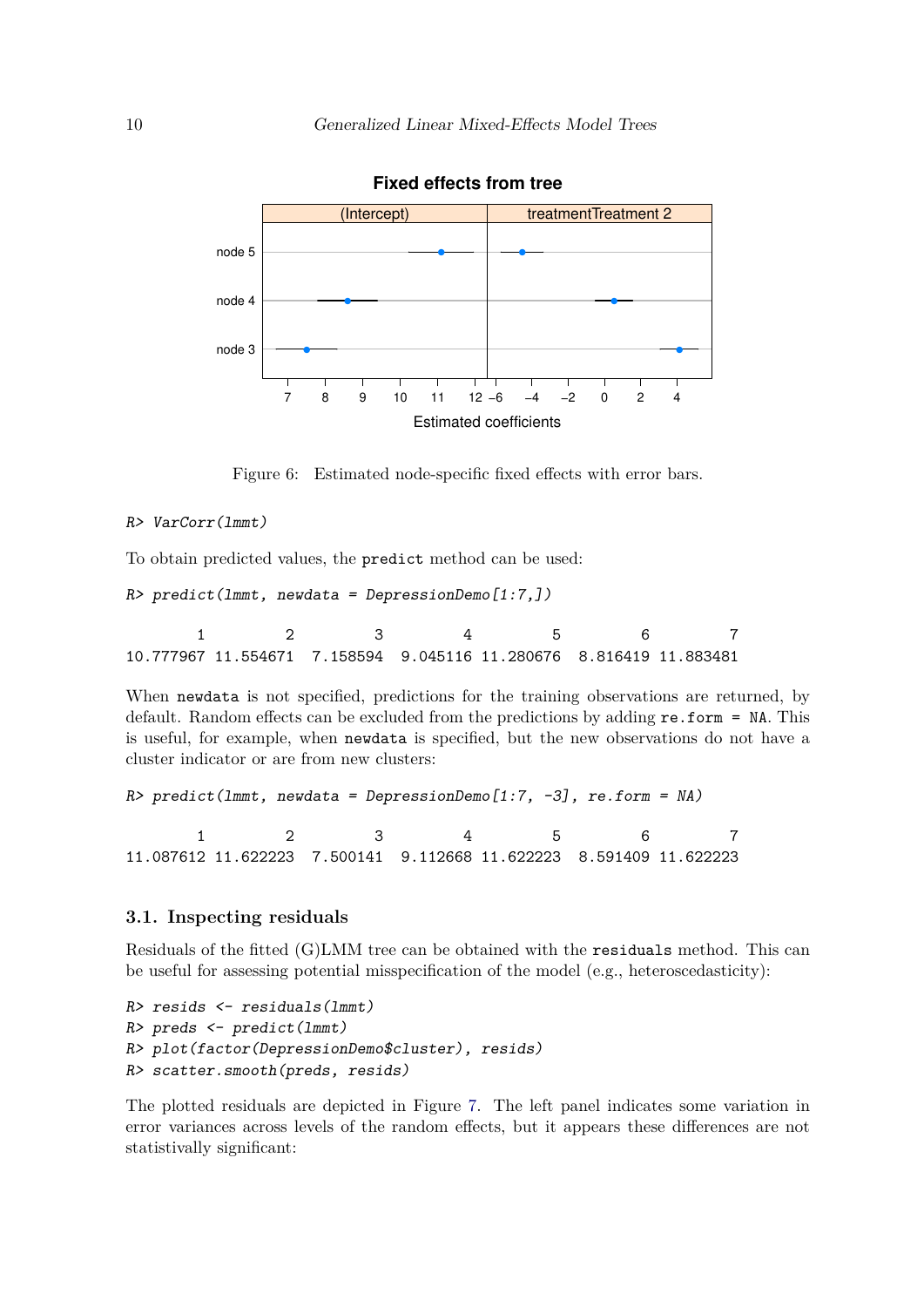```
R> fligner.test(resids ~ DepressionDemo$cluster)
        Fligner-Killeen test of homogeneity of variances
data: resids by DepressionDemo$cluster
Fligner-Killeen:med chi-squared = 8.981, df = 9, p-value =
0.439
R> bartlett.test(resids ~ DepressionDemo$cluster)
        Bartlett test of homogeneity of variances
data: resids by DepressionDemo$cluster
Bartlett's K-squared = 5.6663, df = 9, p-value = 0.7728
```
The right panel of Figure [7](#page-10-1) shows fitted values against residuals and also does not reveal a pattern indicating model misspecification.

# <span id="page-10-0"></span>**4. Detecting subgroups with different growth trajectories**

An artificially generated, longitudinal dataset is included in package glmertree and can be loaded as follows:

```
R> data("GrowthCurveDemo", package = "glmertree")
R> dim(GrowthCurveDemo)
```
[1] 1250 11



<span id="page-10-1"></span>Figure 7: Residuals of the fitted linear mixed-effects model tree in Figure [4.](#page-8-0)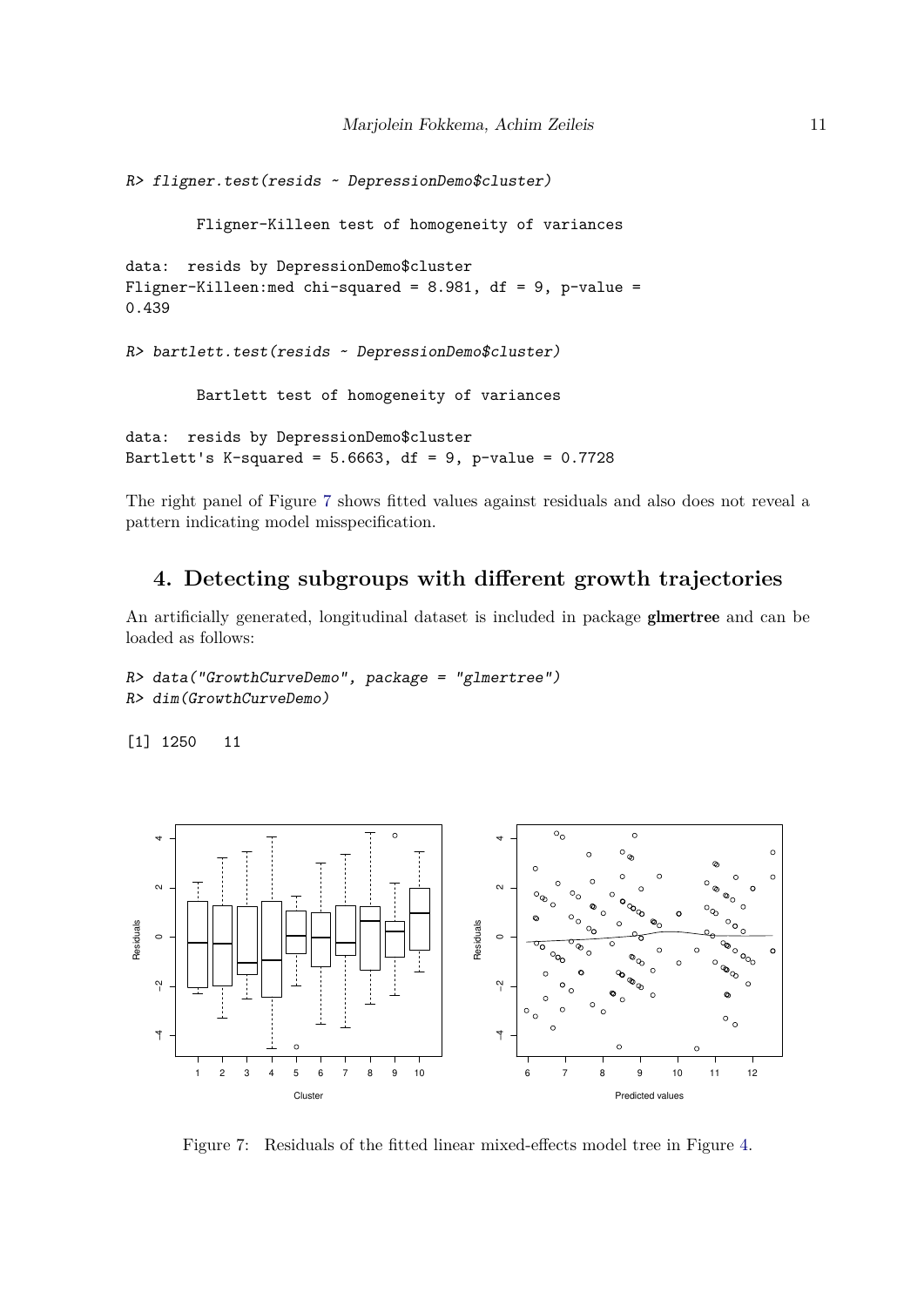*R> names(GrowthCurveDemo)*

| $\begin{bmatrix} 1 \end{bmatrix}$ "x1" | "x2" "x3" "x4" "x5" "x6" "x7" |  |  |  |
|----------------------------------------|-------------------------------|--|--|--|
| [8] "x8"                               | "person" "time"  "y"          |  |  |  |

The dataset contains 1250 repeated measurements from 250 individuals. The data is in long format and the response was measured at five timepoints for each individual. The dataset contains 11 variables: A continuous response variable (y), a predictor variable for the linear model (time, taking values 0 through 4), time-invariant potential partitioning variables  $(x1)$ through x8), and an indicator for person (person).

The data were generated so that x1, x2 and x3 are true partitioning variables. Furthermore, x1 is a binary variable, while all other potential partitioning variables follow a normal distribution with  $\mu = 0$  and  $\sigma = 5$ . Potential partitioning variables were generated so as to be uncorrelated. Random intercepts and slopes were generated so that the intercept and slope values for persons vary around their node-specific means, following a normal distribution with  $\mu = 0$  and  $\sigma = \sqrt{2}$ for the intercept and  $\sigma = \sqrt{.4}$  for the slope. Errors were uncorrelated and followed a normal distribution with  $\mu = 0$  and  $\sigma = \sqrt{5}$ .

The default fitting procedure as employed by functions lmertree() and glmertree() assume potential predictor variables are measured on the observation level. In this example, potential partitioning variables are measured on the cluster level (i.e., time-invariant covariates) and the observation-level stability tests will likely have inflated type-I error. We can account for the level of the partitioning variables through specification of the cluster argument. As a result, parameter stability tests will be performed on the cluster instead of the observation level:

```
R> gc_tree <- lmertree(y ~ time | person | x1 + x2 + x3 + x4 + x5 + x6 +
                         + x7 + x8, cluster = person, data = GrowthCurveDemo)
```
The first part of the formula  $(y - time)$  regresses the response on time. The second part (| person |) specifies that a random intercept should be estimated with respect to person. The third part  $(x1 + ... + x8)$  specifies the potential partitioning variables. Using the cluster-level stability tests, we obtained a tree with four subgroups (terminal nodes):

```
R> width(gc_tree$tree)
```
[1] 4

Employing the default observation-level stability tests would have yielded a tree with more (possibly spurious) subgroups:

```
R> gc_obs_tree <- lmertree(y ~ time | person | x1 + x2 + x3 + x4 + x5 +
                             + x6 + x7 + x8, data = GrowthCurveDemo)
R> width(gc_obs_tree$tree)
```
[1] 10

We plot the growth-curve tree using the plot method: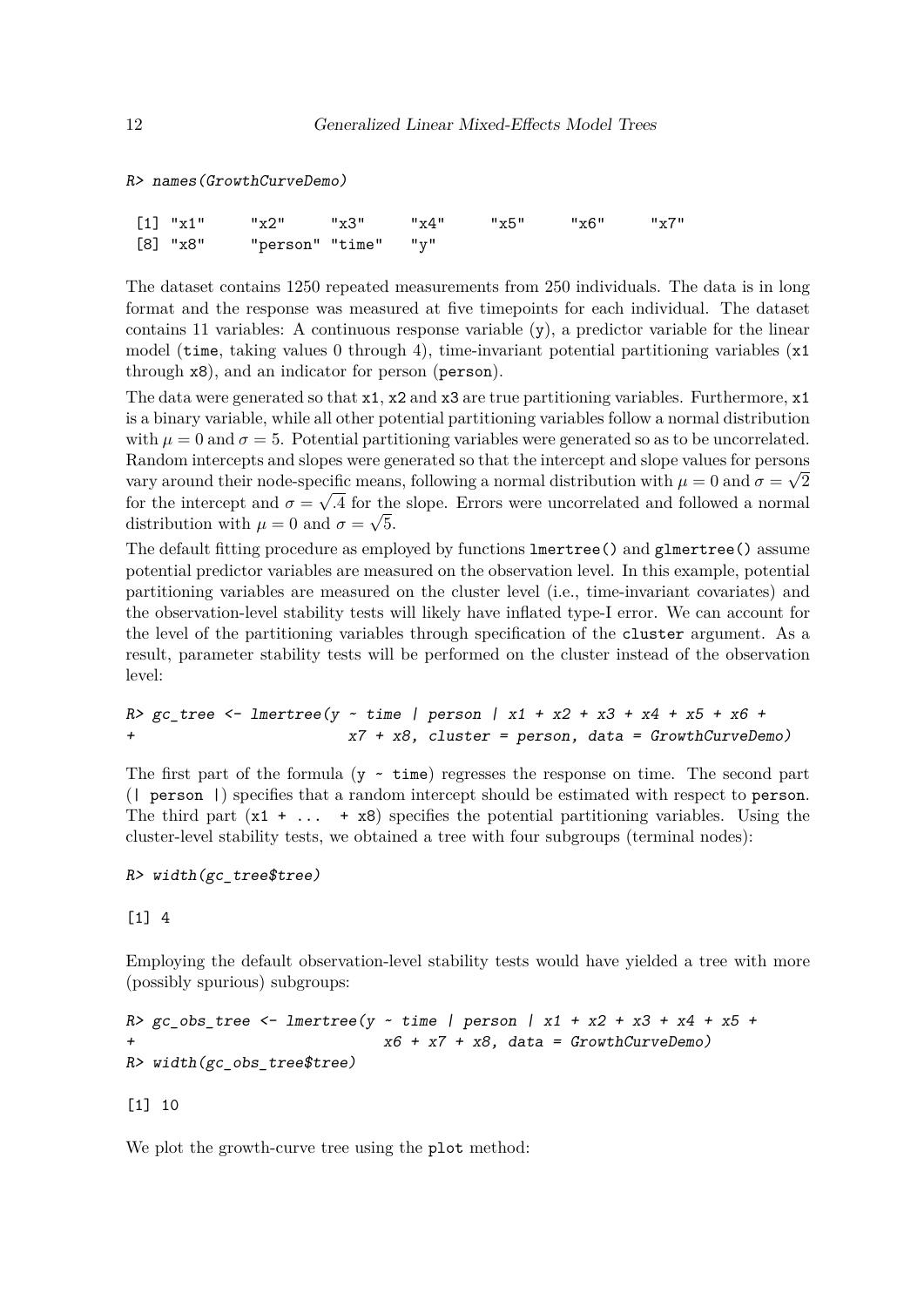

<span id="page-12-0"></span>Figure 8: Linear mixed-effects model tree with growth curve models in the terminal nodes.

#### *R> plot(gc\_tree, which = "tree", fitted = "marginal")*

Note that we additionally specified which = "tree", to obtain a plot of the tree only, and fitted = "marginal". The latter specified that the fitted values (represented by the red lines in the terminal nodes) should be computed by fixing all remaining (fixed- an randomeffects) predictor variables at their means (or majority class, for categorical predictors). By default, fitted = "combined" yields fitted values, computed based on the observed values of the remaining (random and fixed-effects) predictor variables. We employed the marginal approach here, as this yields straight lines plotted in the terminal nodes, which may better reflect the average trajectories. The resulting plot is depicted in Figure [8.](#page-12-0) The red lines in the terminal nodes represent the average trajectory within the terminal nodes. The dots represent the observed data values.

The plot reveals that the true partitioning variables (x1, x2 and x3) were selected for splitting. The fitted models in the terminal nodes (red lines) reveal a decrease in the response variable over time for the left-most subgroup, and an increase for the right-most subgroup. The curves in the two middle subgroups are rather flat, indicating no change over time. We can also print the values of the estimated coefficients in the terminal nodes:

#### *R> plot(gc\_tree, type = "simple", which = "tree")*

The tree in Figure [9](#page-13-0) reveals effects of time relatively close to zero for nodes 4 and 6. We can also plot the coefficients with error bars:

```
R> plot(gc_tree, which = "tree.coef")
```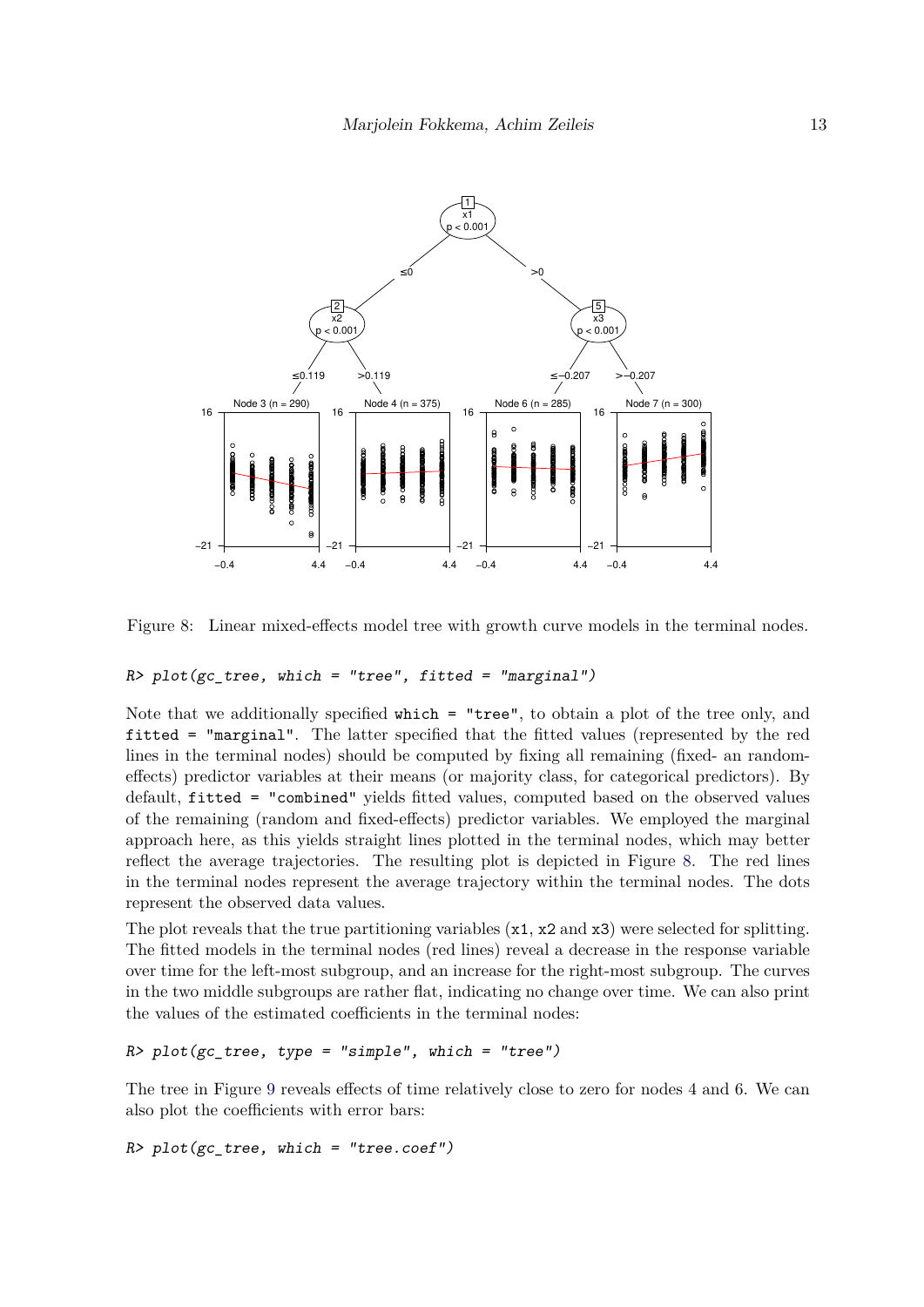

Figure 9: Linear mixed-effects model tree with estimated coefficients printed in the terminal nodes.

<span id="page-13-0"></span>

<span id="page-13-1"></span>Figure 10: Caterpillar plots of estimated coefficients for each of the terminal nodes.

The standard errors used for creating the error bars in Figure [10](#page-13-1) do not account for the searching of the tree sturcture and may be too small. However, the overlapping error bars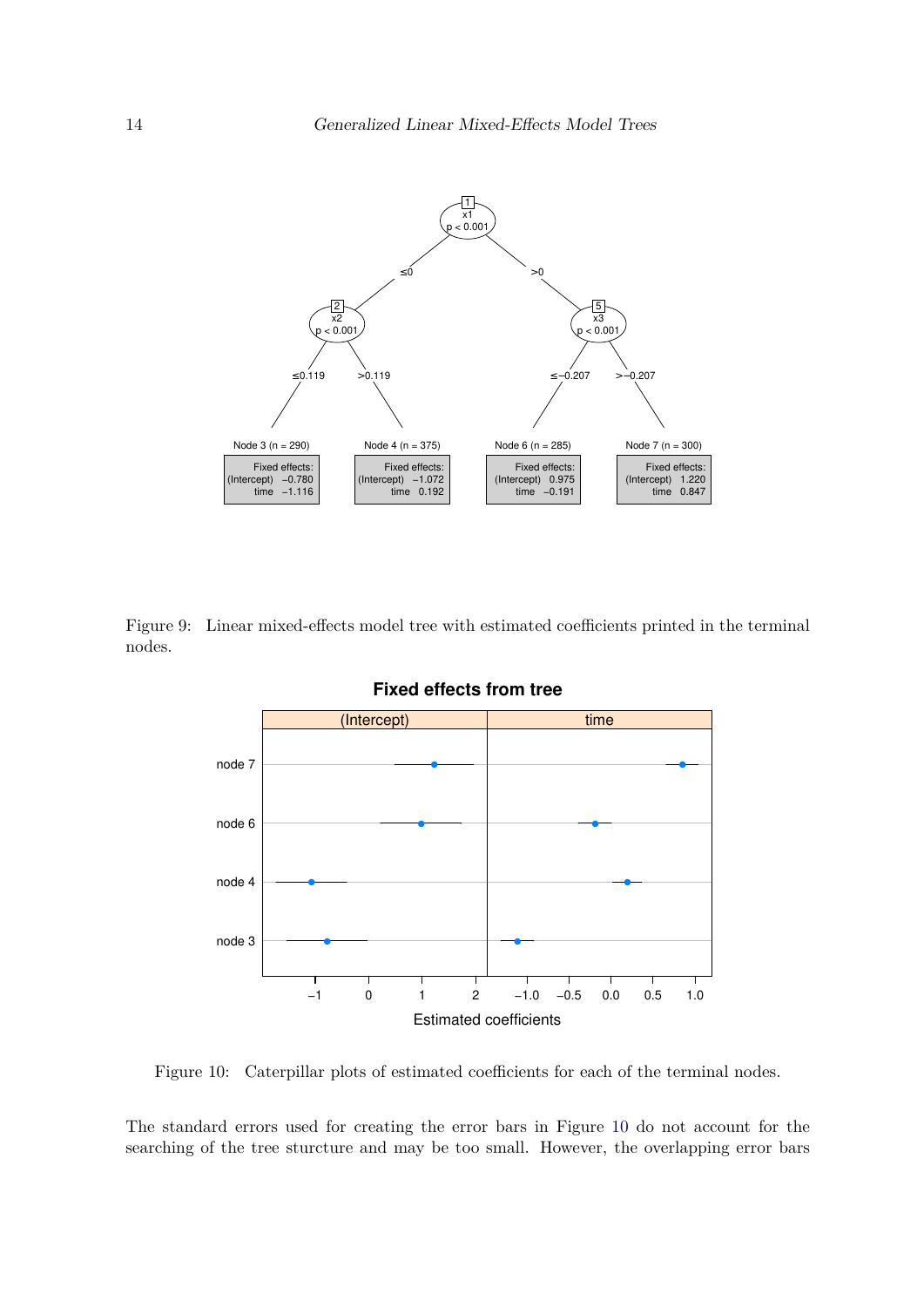for the effect of time in nodes 6 and 4 indicate a non-significant difference between the effects of time in these nodes. The observed data points in Figure [8](#page-12-0) indicate that the individual observations show substantial variation around the estimated fixed effects. To obtain an estimate of the random effects and residual variances, we can use the VarCorr method:

```
R> varcor <- VarCorr(gc_tree)
R> varcor
```
Groups Name Std.Dev. person (Intercept) 2.2449 Residual 2.3696

WE can use these variances to obtain an estimate of the intraclass correlation (ICC):

```
R> res_var <- attr(varcor, "sc")^2
R> int_var <- as.numeric(varcor$person)
R> ICC <- int_var / (res_var + int_var)
R> ICC
```
[1] 0.4729834

The value of the ICC indicates that about 47.3 percent of variance in the response is accounted for by inter-individual variation.

#### **4.1. Adding a random slope of time**

Earlier, we specified a model formula with only a random intercept and thus did not account for possible variation between persons in the effect of time, within terminal nodes. To account for such differences we can incorporate a random slope of time into the model formula:

```
R> form s <- formula(paste0("y \sim time | (1 + time | person) | ",
                             + paste0("x", 1:8, collapse = " + ")))
R> form_s
y ~ time | (1 + time | person) | x1 + x2 + x3 + x4 + x5 + x6 +
    x7 + x8
```
Again, we fit the tree:

```
R> gc_tree_s <- lmertree(form_s, cluster = person, data = GrowthCurveDemo)
```
In this case, we obtained the same tree structure with or without estimating random slopes (Figure [8\)](#page-12-0). This need not necessarily be the case with other datasets. At the very least, the estimated random effects can provide us with additional information about variation due to between-person differences in initial levels and growth over time:

*R> VarCorr(gc\_tree\_s)*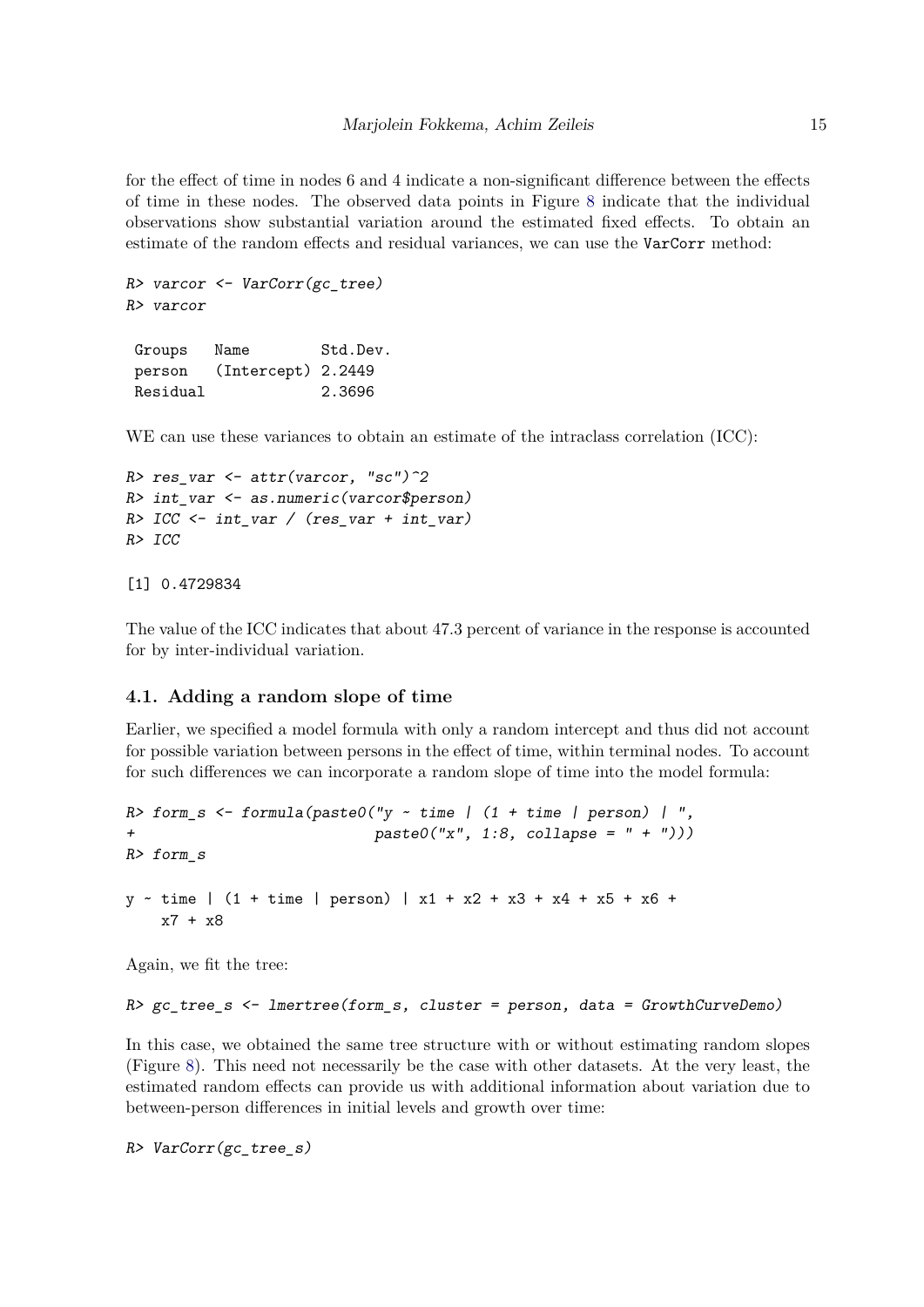Groups Name Std.Dev. Corr person (Intercept) 2.0671 time  $0.5892 -0.092$ Residual 2.1812

Compared to the fitted model with random intercepts only, we see that the residual variance decreased somewhat.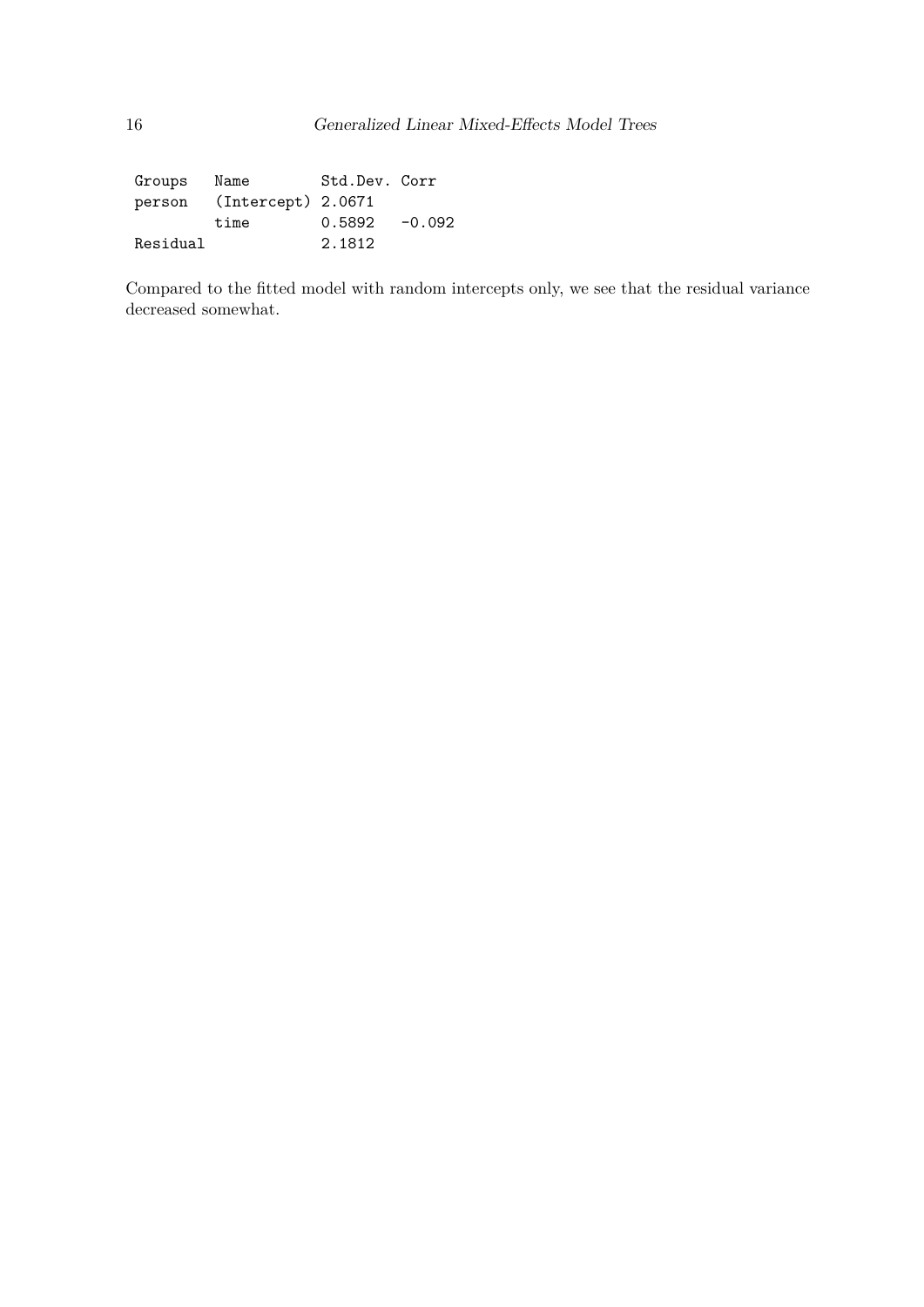# **References**

- <span id="page-16-2"></span>Bates D, Mächler M, Bolker B, Walker S (2015). "Fitting Linear Mixed-Effects Models Using lme4." [doi:10.18637/jss.v067.i01](http://dx.doi.org/10.18637/jss.v067.i01).
- <span id="page-16-0"></span>Fokkema M, Smits N, Zeileis A, Hothorn T, Kelderman H (2018). "Detecting Treatment-Subgroup Interactions in Clustered Data with Generalized Linear Mixed-Effects Model Trees." *Behavior Research Methods*, **50**(5). URL [https://link.springer.com/article/](https://link.springer.com/article/10.3758/s13428-017-0971-x) [10.3758/s13428-017-0971-x](https://link.springer.com/article/10.3758/s13428-017-0971-x).
- <span id="page-16-1"></span>Hothorn T, Zeileis A (2015). "partykit: A Modular Toolkit for Recursive Partytioning in R." *Journal of Machine Learning Research*, **16**, 3905–3909. URL [http://www.jmlr.org/](http://www.jmlr.org/papers/v16/hothorn15a.html) [papers/v16/hothorn15a.html](http://www.jmlr.org/papers/v16/hothorn15a.html).

# **A. R code for generating artificial motivating dataset**

<span id="page-16-3"></span>Generate the predictor variables and error term:

```
R> set.seed(123)
R> treatment <- rbinom(n = 150, size = 1, prob = .5)
R> duration <- round(rnorm(150, mean = 7, sd = 3))
R> anxiety <- round(rnorm(150, mean = 10, sd = 3))
R> age <- round(rnorm(150, mean = 45, sd = 10))
R> error <- rnorm(150, 0, 2)
```
Generate the random intercepts:

```
R> cluster <- error + rnorm(150, 0, 6)
R> rand_int <- sort(rep(rnorm(10, 0, 1), each = 15))
R> rand_int[order(cluster)] <- rand_int
R> error <- error - rand_int
R> cluster[order(cluster)] <- rep(1:10, each = 15)
```
Generate treatment subgroups:

```
R> node3t1 <- ifelse(duration <= 8 & anxiety <= 10 & treatment == 0, -2, 0)
R> node3t2 <- ifelse(duration <= 8 & anxiety <= 10 & treatment == 1, 2, 0)
R> node5t1 <- ifelse(duration > 8 & treatment == 0, 2.5, 0)
R> node5t2 <- ifelse(duration > 8 & treatment == 1, -2.5, 0)
```
Generate the continuous and dichotomized outcome variable:

```
R> depression <- round(9 + node3t1 + node3t2 + node5t1 + node5t2 +
+ .4 * treatment + error + rand_int)
R> depression_bin <- factor(as.numeric(depression > 9))
```
Make treatment indicator a factor and collect everything in a data frame: